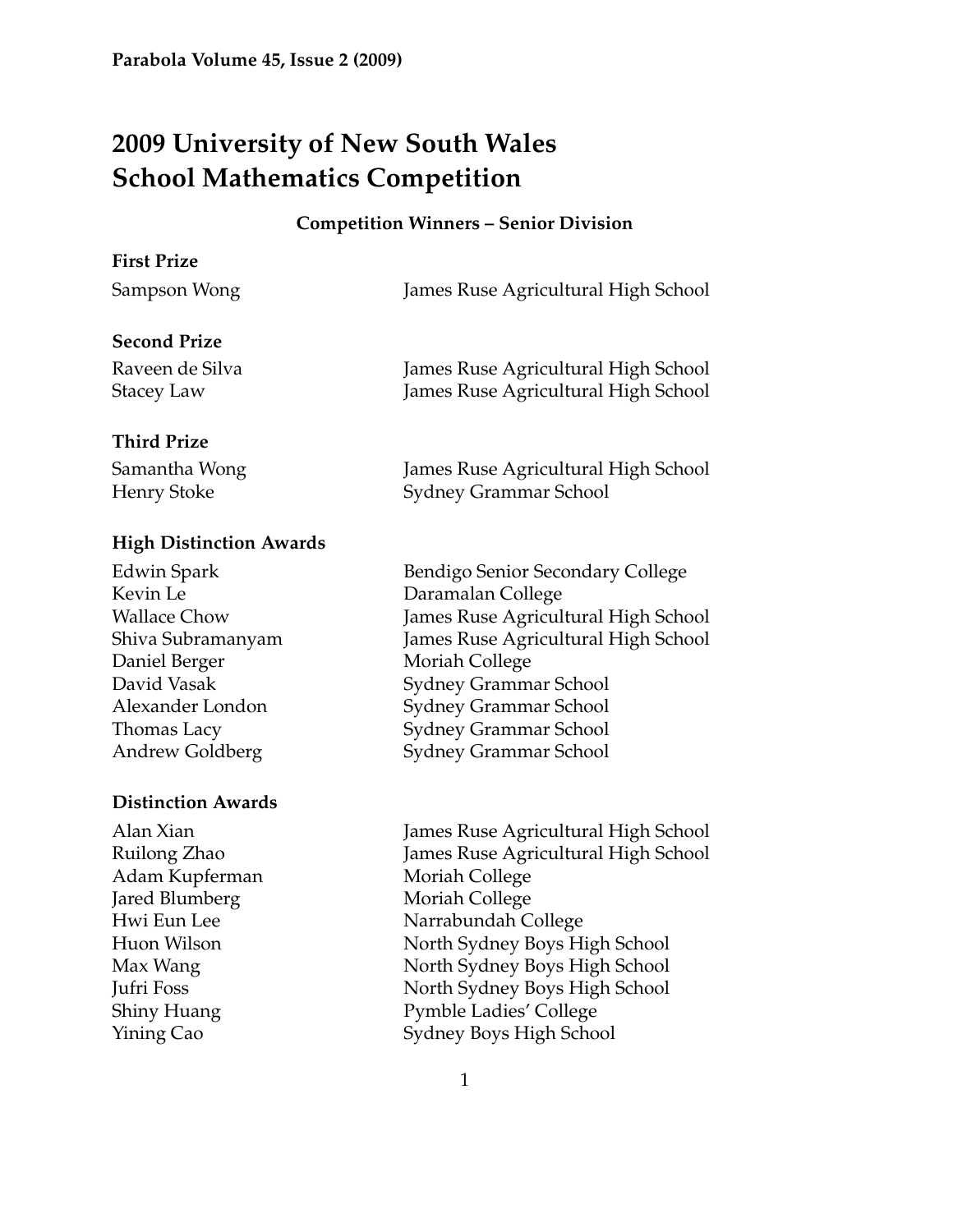#### **Credit Awards**

Craig Wang **Copland College** Benjamin Bulluss Dickson College Bobby Qiu Fort Street High School James Fang Fort Street High School Xavier O'Rourke Narrabundah College Andrew Welch Narrabundah College

Charley Peng Sydney Boys High School Charles Ji Sydney Grammar School Cyril Tang Sydney Grammar School

Monica Nguyen Hurlestone Agricultural High School Ishraq Ahmed Hurlestone Agricultural High School Peter Hall **Hurlestone Agricultural High School** Kevin Phan James Ruse Agricultural High School Yi Zang James Ruse Agricultural High School Carol Yu James Ruse Agricultural High School Nikhil Vasan James Ruse Agricultural High School Olivia Kim James Ruse Agricultural High School Hakeem Ha James Ruse Agricultural High School Amelia Chowdbury James Ruse Agricultural High School Parth Girdhar James Ruse Agricultural High School Devesh Thakkar James Ruse Agricultural High School David Tian James Ruse Agricultural High School Michael Liu James Ruse Agricultural High School Jacob McDonald Newcastle Grammar (Senior) Benjamin McDonald Newcastle Grammar (Senior) Luke Harrison Normanhurst Boys High School Kain Xu Normanhurst Boys High School Jonathan Sun Normanhurst Boys High School Nicky Betts Normanhurst Boys High School Stephen Dona Normanhurst Boys High School Andrew Lin North Sydney Boys High School Thomas Brereton North Sydney Boys High School Marcus Andrew Wong North Sydney Boys High School Damien Pan North Sydney Boys High School Anjali Prakash North Sydney Girls High School Soo Hwa Jeon Presbyterian Ladies' College Emily Peng Presbyterian Ladies' College Vivian Li Pymble Ladies' College Adrienne Cohen Pymble Ladies' College Nicole Nahm Pymble Ladies' College Joanne Huang Pymble Ladies' College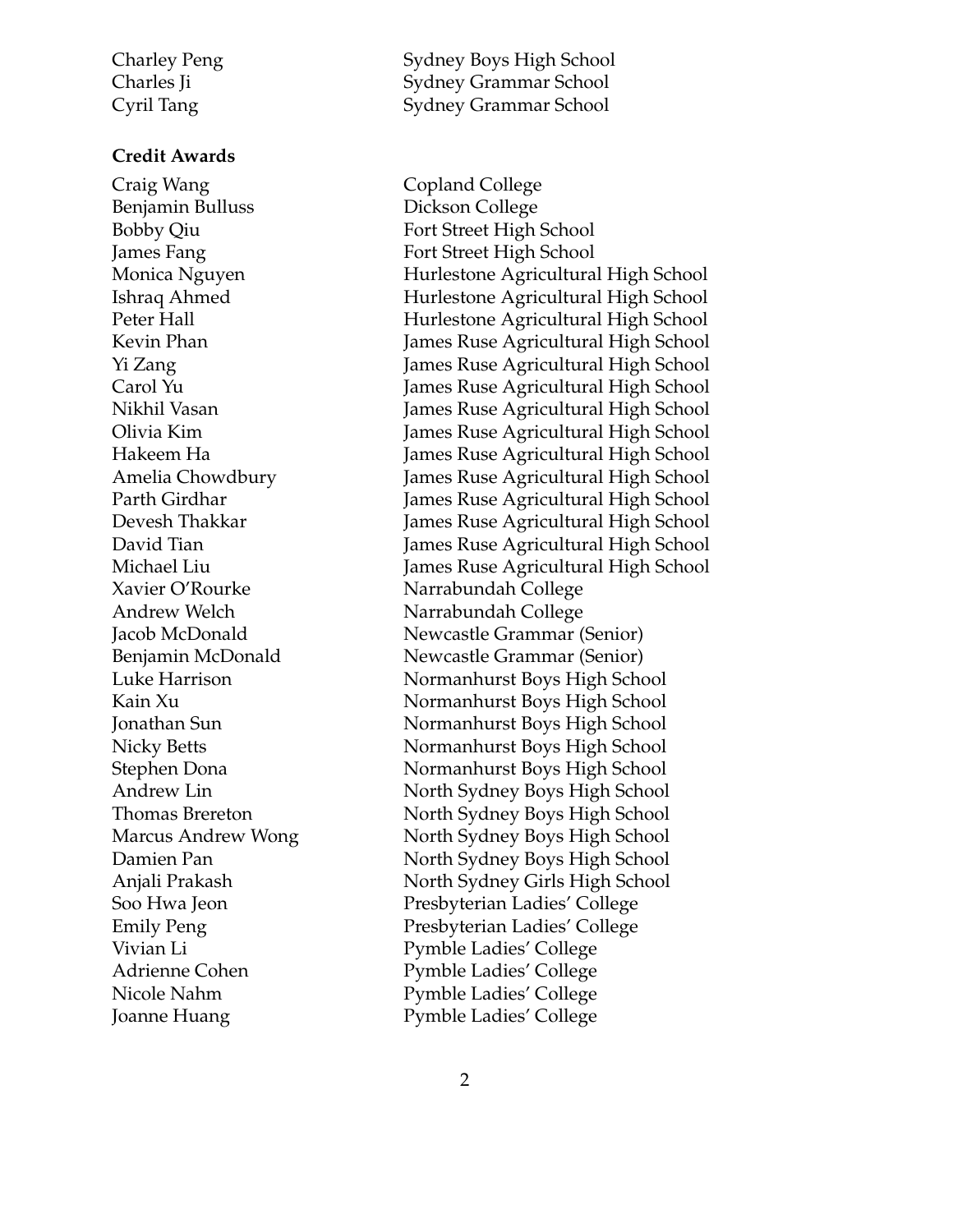Jonathan Tong Shore School

Hana Dinh Pymble Ladies' College Daniel Luo Sydney Boys High School Daniel Scott Lambert Sydney Boys High School Jason Renyolds Sydney Grammar School<br>Chetan Lodhia Sydney Grammar School Sydney Grammar School Leo Kang Sydney Grammar School Jonathan Thambyrajah Sydney Grammar School Geoffrey Chang Sydney Grammar School Dinuksha DeSilva Sydney Grammar School Lee William Sydney Grammar School Amiya Diwan Sydney Grammar School David Wu Sydney Grammar School

#### **Competition Winners – Junior Division**

### **First Prize**

Timothy Large Sydney Grammar School

### **Second Prize**

| Allan Zhang        | James Ruse Agricultural High School |
|--------------------|-------------------------------------|
| Declan James Gorey | Sydney Boys High School             |

# **Third Prize**

| Pymble Ladies' College        |
|-------------------------------|
| <b>Pymble Ladies' College</b> |
| Sydney Boys High School       |
| Sydney Grammar School         |
| Sydney Grammar School         |
|                               |

#### **High Distinction Awards**

Davy Mao Shore School

Jessica Li Abbotsleigh Senior School Sydney Yiu James Ruse Agricultural High School Chris Gu James Ruse Agricultural High School Sanji Ferando James Ruse Agricultural High School Hubert Wan North Sydney Boys High School Joy Jin Pymble Ladies' College Nancy Fu Pymble Ladies' College Lisa Wang Pymble Ladies' College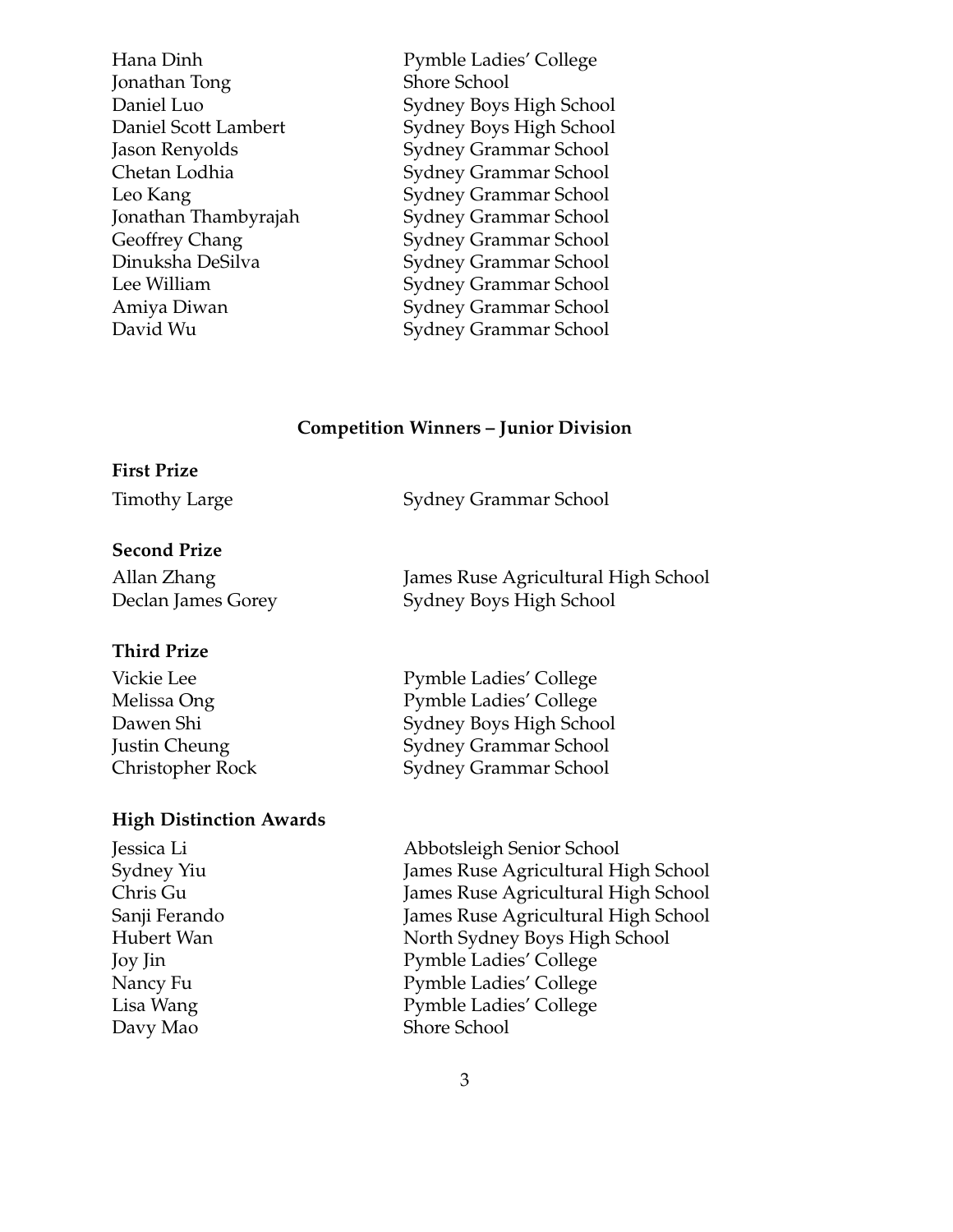#### **Distinction Awards**

Frank Jiang Shore School

#### **Credit Awards**

David Williams Daramalan College

Max Wei Sydney Boys High School Joshua Lu Sydney Grammar School Harry Stratton Sydney Grammar School Philip Nguyen Sydney Grammar School Joshua Won Sydney Grammar School

Richard Kim James Ruse Agricultural High School Shelley She **James Ruse Agricultural High School** Brian Gao James Ruse Agricultural High School Michael Wong James Ruse Agricultural High School Jinghang Luo James Ruse Agricultural High School Edward Cong James Ruse Agricultural High School Aaron Lee K & B Education Centre Anthony Chan North Sydney Boys High School John Papantoniou Sydney Grammar School Lachlan Vom Sydney Grammar School Michael Won Sydney Grammar School

Carmen Luong **Hornsby Girls'** High School Jacqueline Chen Hornsby Girls' High School Zul-Iqram Ahmed Hurlestone Agricultural High School Michael Mangion Hurlestone Agricultural High School Steven Luu James Ruse Agricultural High School Sarah Huang James Ruse Agricultural High School Rachel Wong **Imes Ruse Agricultural High School** Victor Khou James Ruse Agricultural High School Amy Shang The State State State Agricultural High School Albert Kartawardan James Ruse Agricultural High School Rebecca Yu James Ruse Agricultural High School Sydney Tang James Ruse Agricultural High School Dominique Chan James Ruse Agricultural High School Myuran Sritharan James Ruse Agricultural High School Eric Ye James Ruse Agricultural High School Kerrie Yuan James Ruse Agricultural High School Evgeny Martynov James Ruse Agricultural High School Vincent Kong James Ruse Agricultural High School Dennis Lam James Ruse Agricultural High School Dennis Nguyen James Ruse Agricultural High School Joshua Zheng James Ruse Agricultural High School